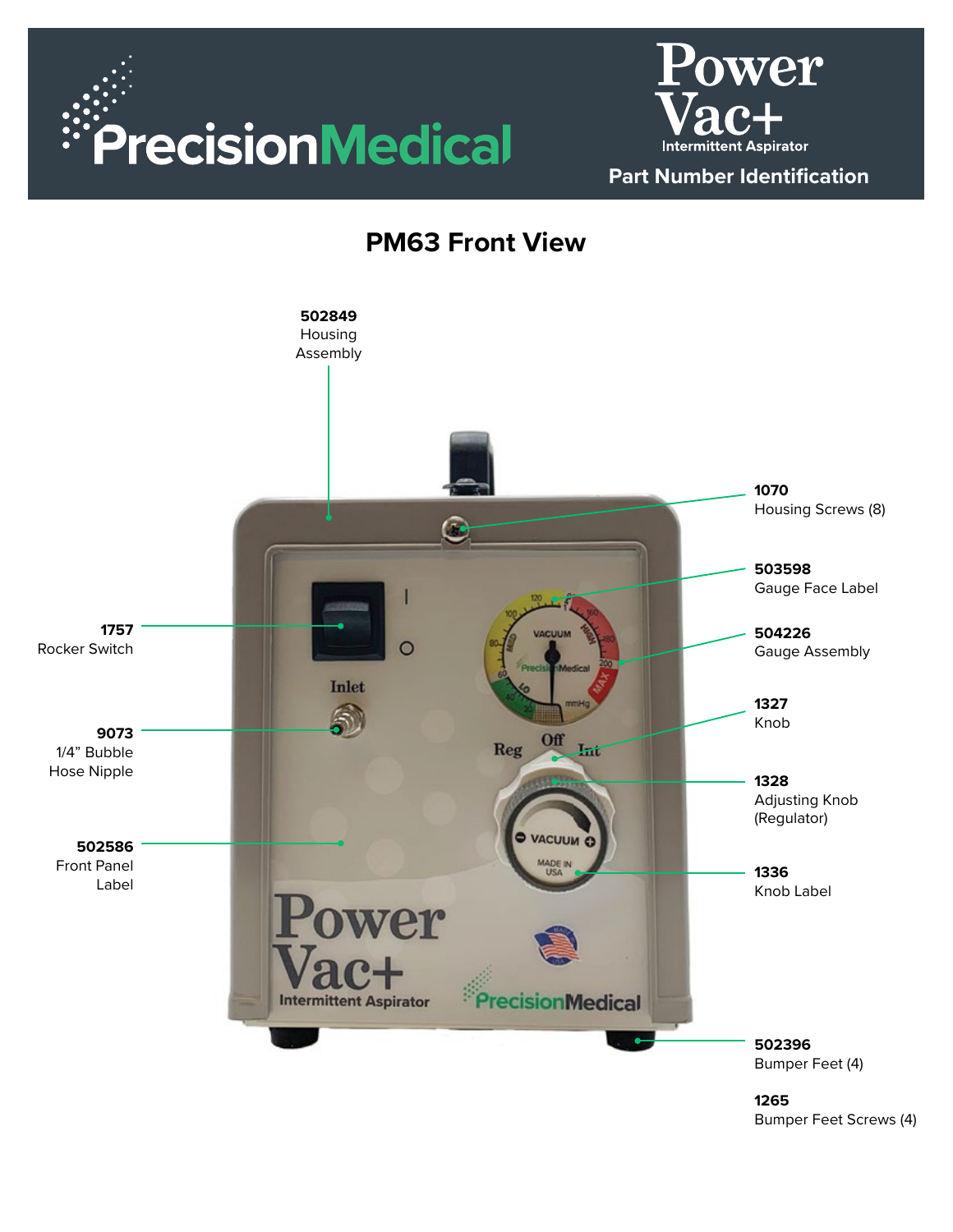### **PM63 Rear View**

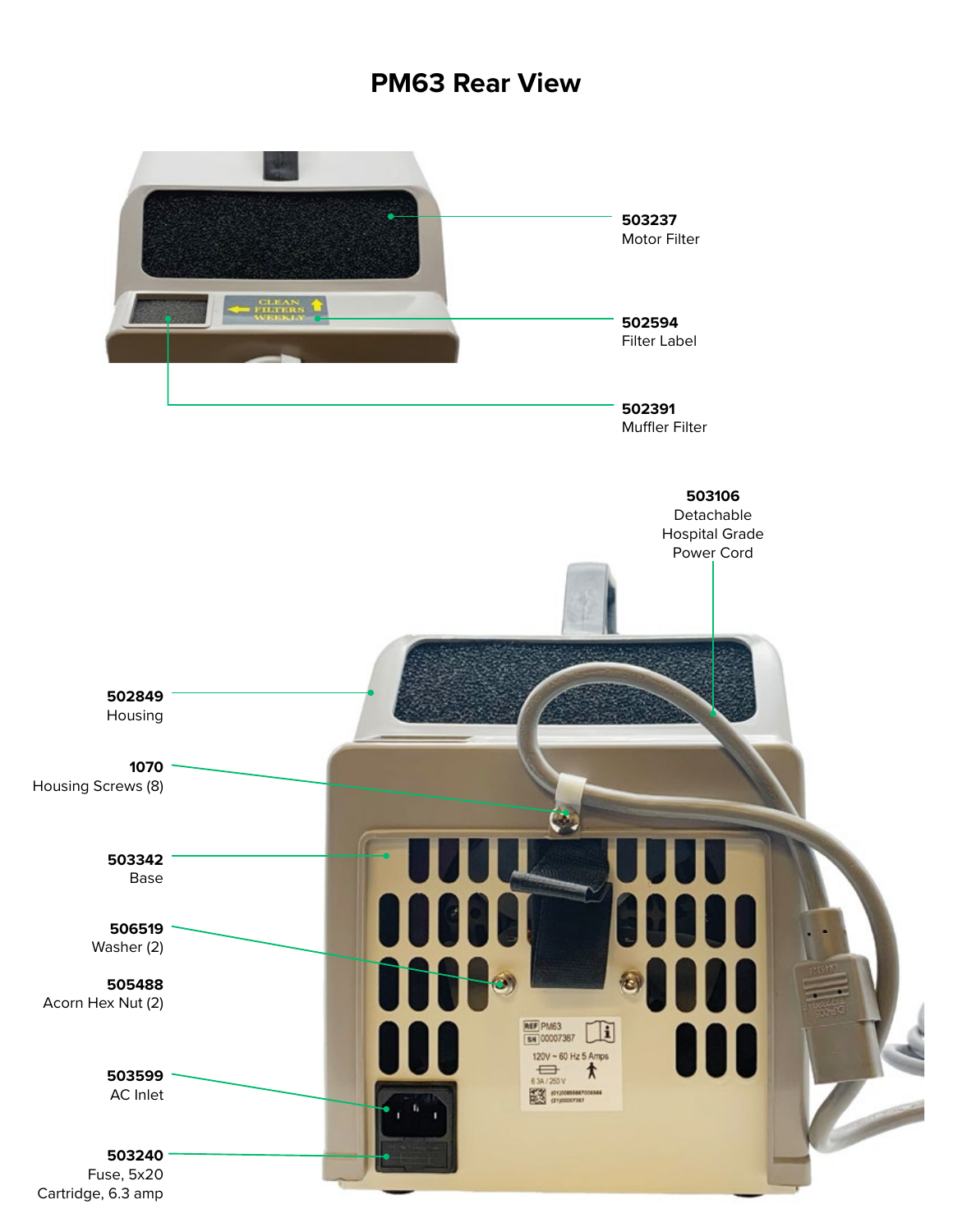# **PM63 External Side View**

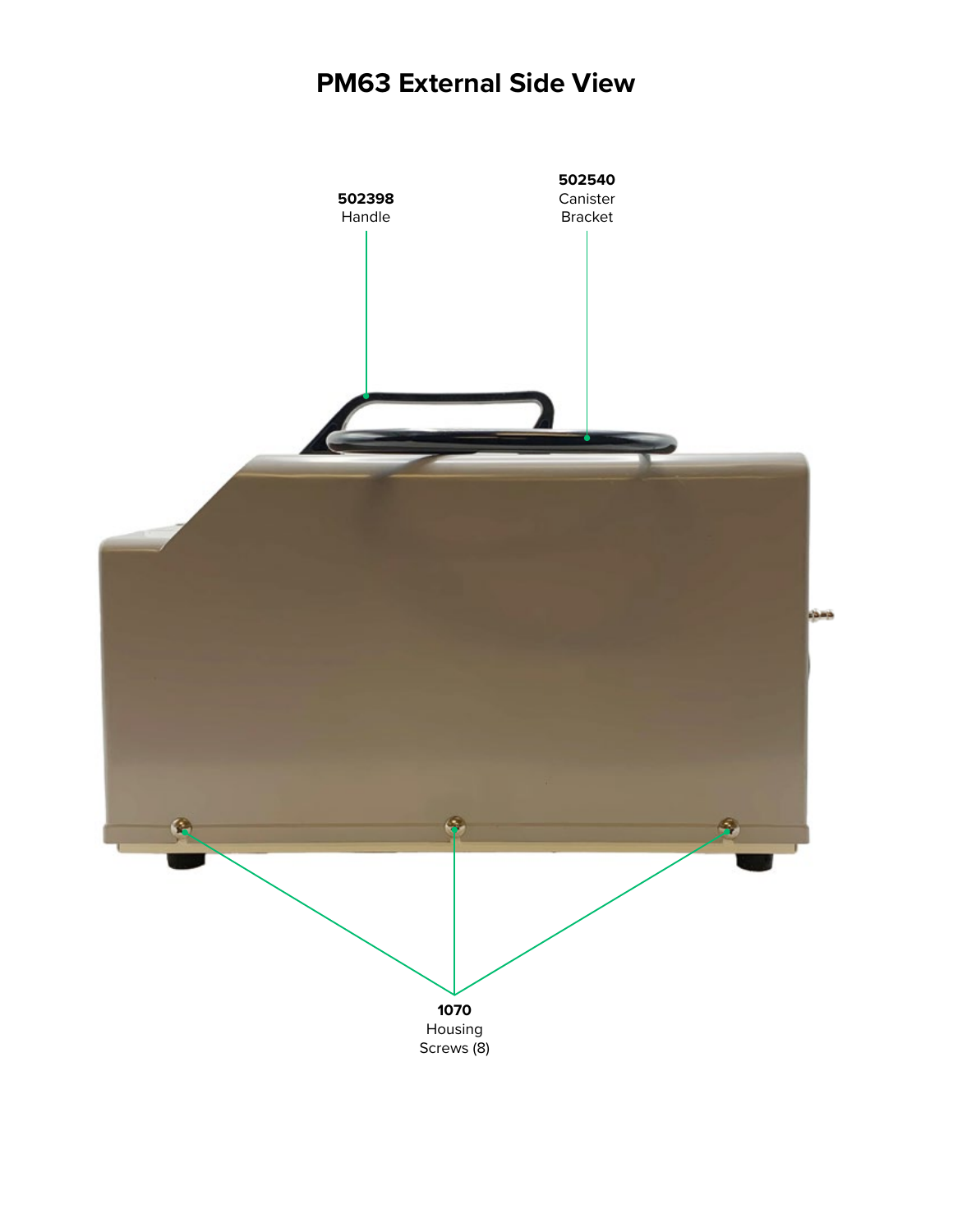### **PM63 Internal Top View**

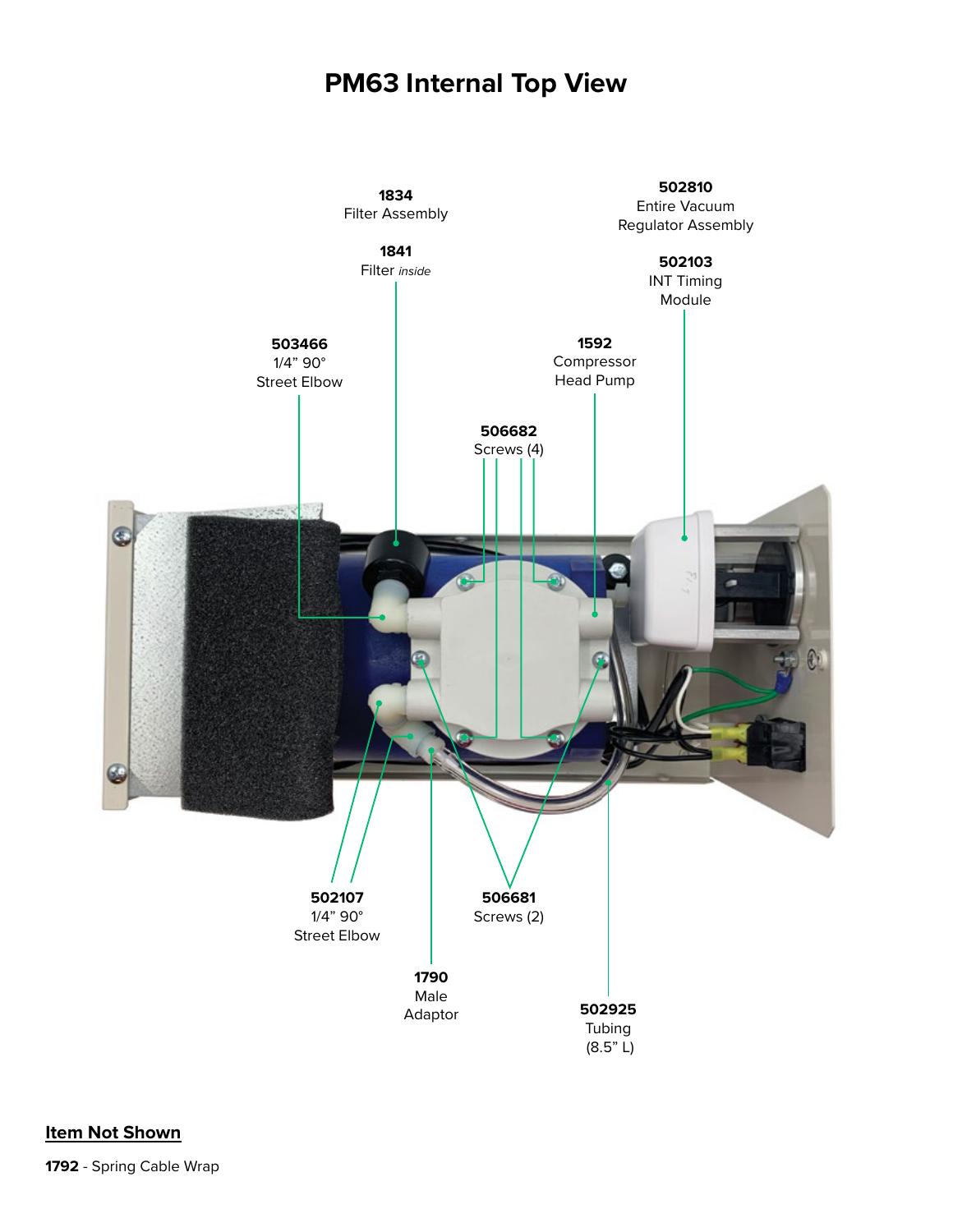## **PM63 Internal Left View**

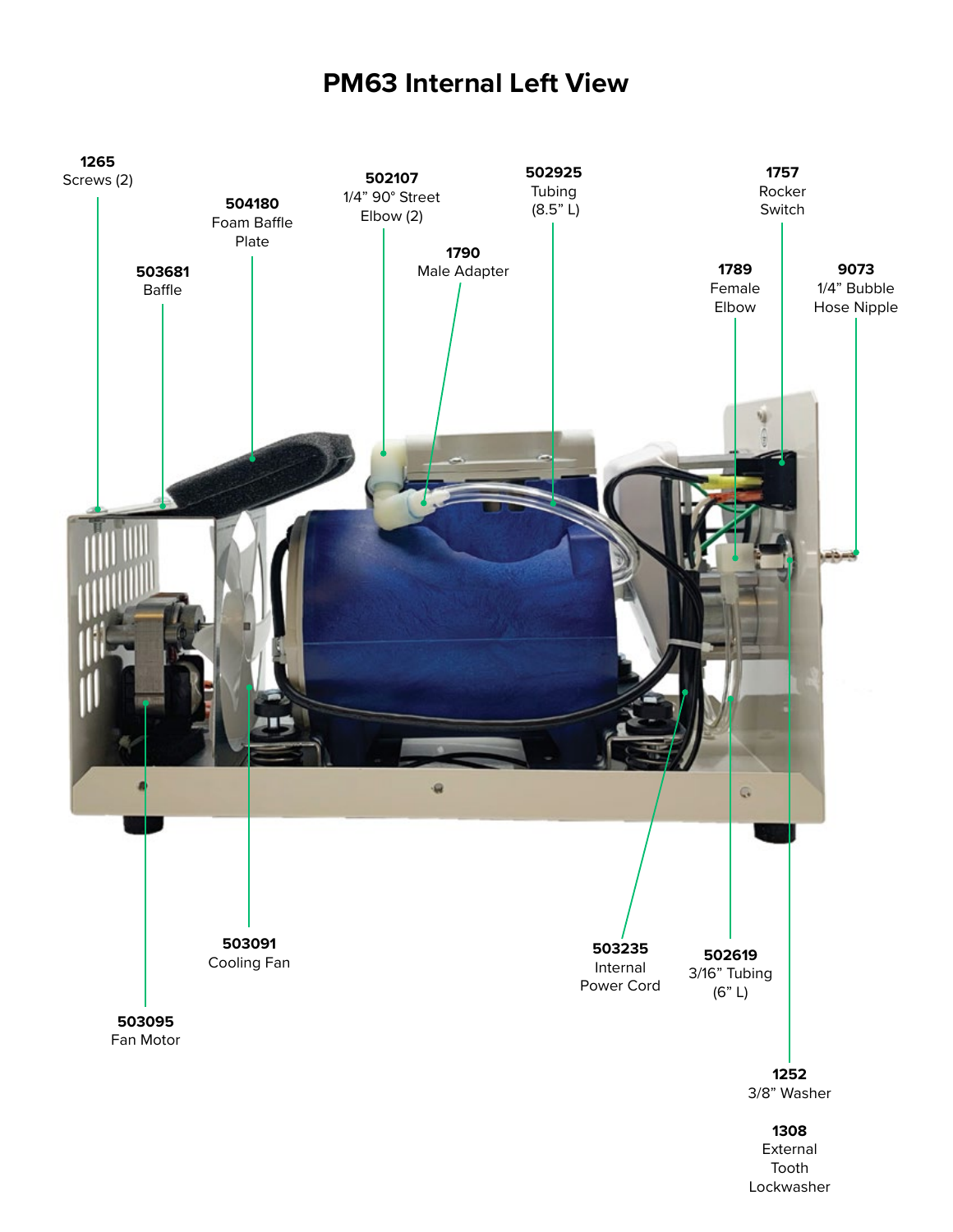### **PM63 Internal Right View**